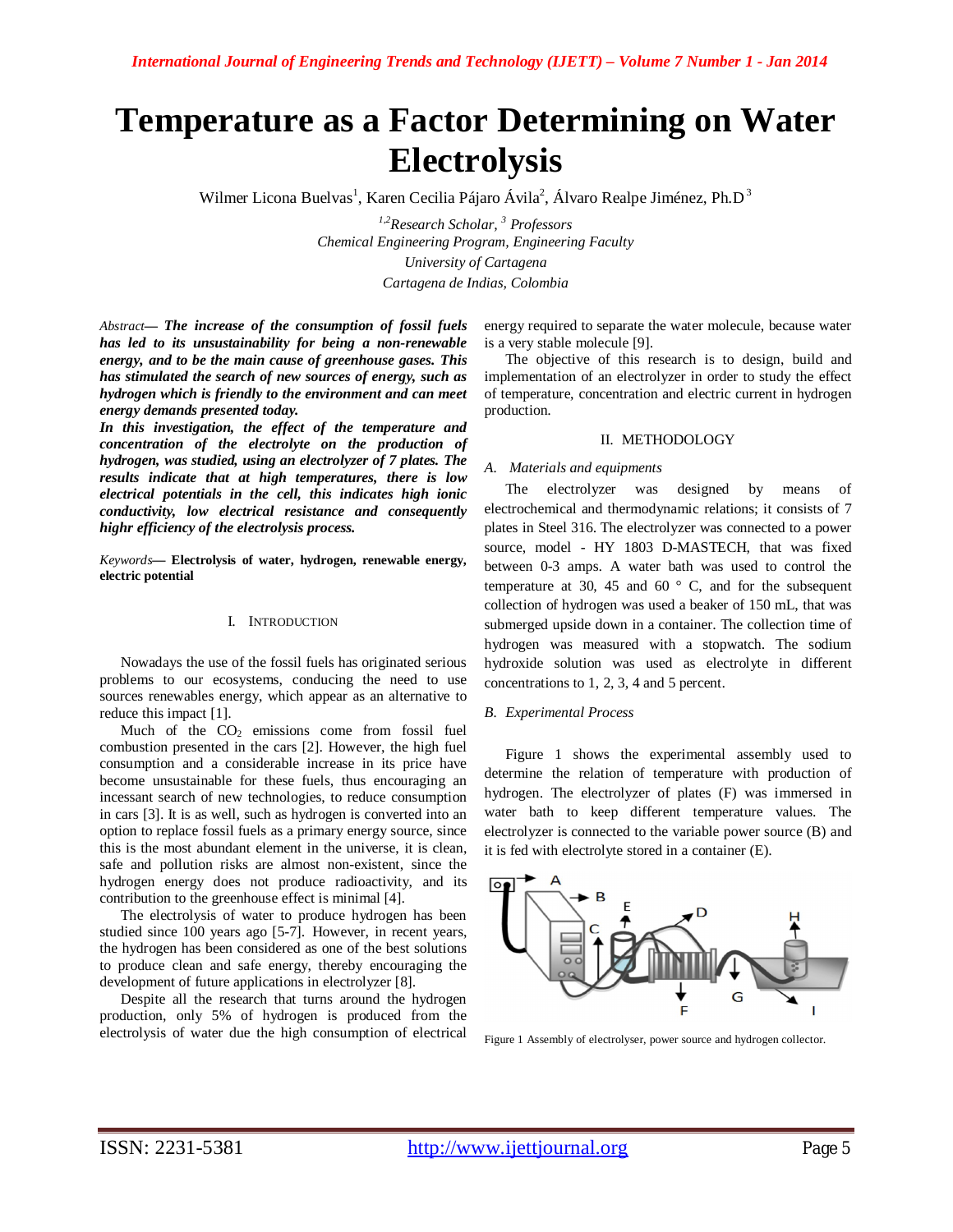Hydrogen and oxygen generated in the electrolyzer is collected into a beaker (H) submerged upside down in a bowl (I) that contains water, which allows to determine the volume of gas formed by displacement of water in the beaker.

## *C. Experimental Design*

A multifactor design was made with two duplicate. The factors are temperature, concentration of the electrolyte, and current, at the levels indicated in table 1. The dependent variable is the hydrogen mass flow.

TABLE 1. FACTORS AND LEVELS

| <b>Factors</b>                 | <b>Levels</b> |     |                |     |  |  |
|--------------------------------|---------------|-----|----------------|-----|--|--|
| Temperature<br>(°C)            | 30            | 45  |                | 60  |  |  |
| Current $(A)$                  |               | 1.5 | $\mathfrak{D}$ | 2.5 |  |  |
| Concentratión<br>$(%$ NaOH $)$ |               |     |                |     |  |  |

#### III. MATHEMATICAL MODEL OF ELECTROLYZER

The mathematical model of the plate electrolyzer was developed considering thermodynamic and electrochemical phenomena, to calculate the area of the electrode. It was assumed temperature and pressure of reference of 298.15 K and 1 bar, respectively. The values of the enthalpy and entropy of the water, hydrogen and oxygen at temperature and pressure of reference, are shown in table 2.

| TABLE2. VALUES OF ENTHALPY AND ENTROPY OF |
|-------------------------------------------|
| FORMATION.                                |

| Molecule        | $\Delta H^{\circ}$ (j/mol) | $\Delta s^{\circ}$ (j/mol |  |
|-----------------|----------------------------|---------------------------|--|
|                 |                            | $\mathbf{K}$              |  |
| water           | $-285800$                  | 69,9                      |  |
| <b>Hydrogen</b> |                            | 130,6                     |  |
| Oxygen          |                            | 205                       |  |

Reference: Marangio, 2008

The following equations are used to calculate the entropy and enthalpy of reaction at a temperature different than the reference [10]:

$$
H(T) = a_j T + \frac{4}{5} b_j T^{5/4} + \frac{2}{3} c_j T^{3/2} + \frac{4}{7} d_j T^{7/4}
$$
 (1)  

$$
S(T, P) = a_j lnT + 4b_j T^{1/4} + 2c_j T^{1/2} + \frac{4}{3} d_j T^{3/4} - R lnP
$$
 (2)

where the values of the constants  $a_j$ ,  $b_j$ ,  $c_j$  and  $d_j$  are given in Table 3.

TABLE 3. VALUES OF COEFICIENTS OF ENTHALPY Y ENTROPY

| Molecule                                 | $a_i$ | $b_i$   | $c_i$   | $d_i$   |
|------------------------------------------|-------|---------|---------|---------|
| Water                                    | 180   | $-85,4$ | 15,6    | $-0.85$ |
| Hydrogen                                 | 79,5  | $-26,3$ | 4,23    | $-0.19$ |
| Oxygen                                   | 10,3  | 5,4     | $-0.18$ |         |
| $D_{\alpha}$ fanan aar Manan ai a<br>റററ |       |         |         |         |

Reference: Marangio, 2008

It was estimated the values of enthalpy and entropy change at the work temperature, from data at reference conditions (see Table 2).

$$
\Delta H_R = \Delta H_p - \Delta H_{reac} = \Delta H_{H_2} + \frac{1}{2} \Delta H_{O_2} - \Delta H_{H_2o} \quad (3)
$$
  

$$
\Delta S_R = \Delta S_p - \Delta S_{reac} = \Delta S_{H_2} + \frac{1}{2} \Delta S_{O_2} - \Delta S_{H_2o} \quad (4)
$$

From equation (5), the Gibbs energy is calculated using (3) and (4).

$$
\Delta H_R = \Delta G_R + T \Delta S_R \tag{5}
$$

Then, by using Faraday's constant ( $F = 96485.3383 \frac{c}{mol}$ ) determined thermoneutral voltage  $(U_{tn})$  given by the equation (6).

The enthalpy change given in equation (5), is replaced in equation (7), to calculate the reversible voltage  $(U_{rev})$ .

$$
U_{tn} = \frac{\Delta H_r}{2 * F}
$$
 (6)  

$$
U_{rev} = \frac{\Delta G_r}{2 * F}
$$
 (7)

Considering the production of  $H<sub>2</sub>$ , it proceeds to calculate the current (I) required for the electrolysis using the equation (8).

$$
I = \frac{m_{H_2} zF}{\eta_F N} \tag{8}
$$

where:  $nf = 0.95$  is Faraday's efficiency,  $N = 1$  is the number of cells in the electrolyzer,  $m_{H_2}$  is the molar flow of hydrogen, and  $Z = 2$  is the electrons charge.

Now, through the Butler-Volmer equation, we can calculate the overvoltage at the anode and cathode, as follows:

$$
v_{act,cat} = \frac{RT_{cat}}{\alpha_{cat}F} \arcsinh \frac{i}{2i_{0,cat}} \quad (9)
$$

$$
v_{act,an} = \frac{RT_{an}}{\alpha_{an}F}
$$
arcsinh $\frac{i}{2i_{0,an}}$  (10)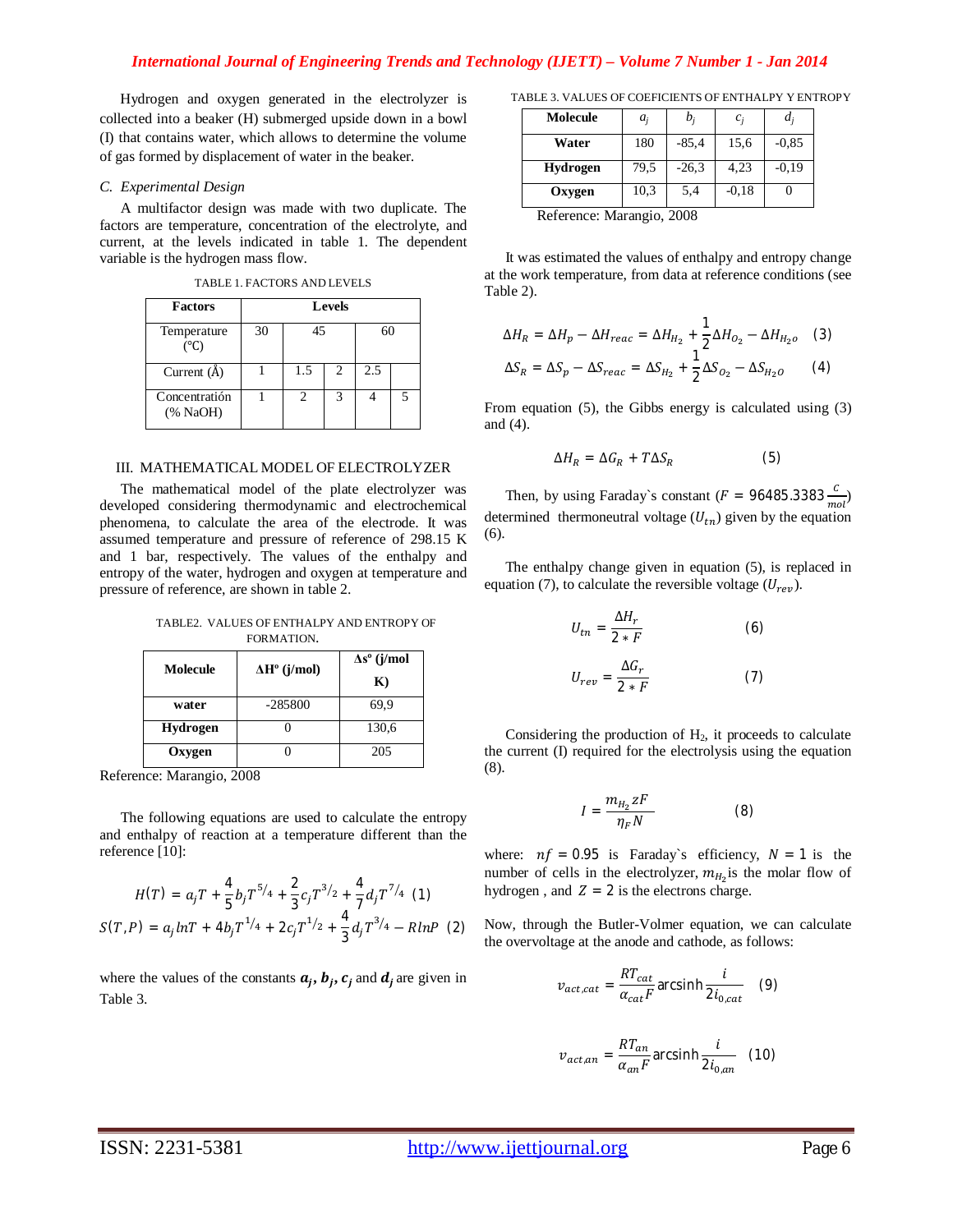where  $T_{cat}$  is the temperature of the cathode,  $T_{an}$  is the temperature of the anode,  $i_{0,cat}$  is the reference current in the cathode, and  $i_{0,an}$  is the reference current at the anode. For the calculation of diffusion overvoltage, the Nernst equation is used (11).

$$
v_{dif} = \frac{RT}{nF} \ln \left( \frac{p_{H_2} p_{O_2}^{0.5}}{p_{H_2 O}} \right) \quad (11)
$$

where  $p_{H_2O}, p_{H_2}$  y  $p_{O_2}$  are the partial pressures of water vapor, hydrogen and oxygen, respectively.

The working voltage U is equal to the ideal voltage  $(U_{rev})$ plus the overvoltage given by equations (9), (10) and (11).

$$
U = U_{rev} + v_{act,cat} + v_{act,an} + v_{dif} \quad (12)
$$

By using the previous equations the total area of the electrolyzer is calculated by (13).

$$
Area = \frac{1}{i} \tag{13}
$$

## IV.RESULTS AND DISCUSSION

# A. *Effect of temperature on the voltage of the electrolytic cell*

The figures 2, 3 and 4 show the effect of temperature on the cell voltage at different currents. Temperature is one of the most important variables in the electrolysis, because the efficiency increases with increasing the temperature [11], due to the required potential to produce the same quantity of hydrogen is reduced considerably.



Figure 2 Relation of the electrical potential with the temperature at different currents and a concentration of 1 %.



Figure 3 Relationship of the electrical potential with the temperature at c different currents and a concentration of 3%.



Figure 4 Relationship of the electrical potential with the temperature at different currents and a concentration of 5%

The demand of the required voltage decreases with increasing temperature at concentrations of 1, 3 and 5% [12], causing the cell more efficient, since it needs less energy for the same hydrogen production. This behavior is due to the rupture potential of a molecule decreases with increasing temperature.

In addition, it is expected that the ionic conductivity of the electrolyte, and the reaction surface increase with increasing temperature, so this phenomenon can be predictable in the realization of the electrolysis [13]. Also, it is observed that voltage decreases with increasing the electrolyte concentration, this is due to the electrolyte ions decrease the cell resistance.

## B. *Effect of the Concentration and Temperature of the electrolyte on the Resistance*

Figures 5, 6, 7 and 8 show the effect of the concentration and the temperature of the electrolyte on the resistance of the electrolytic cell.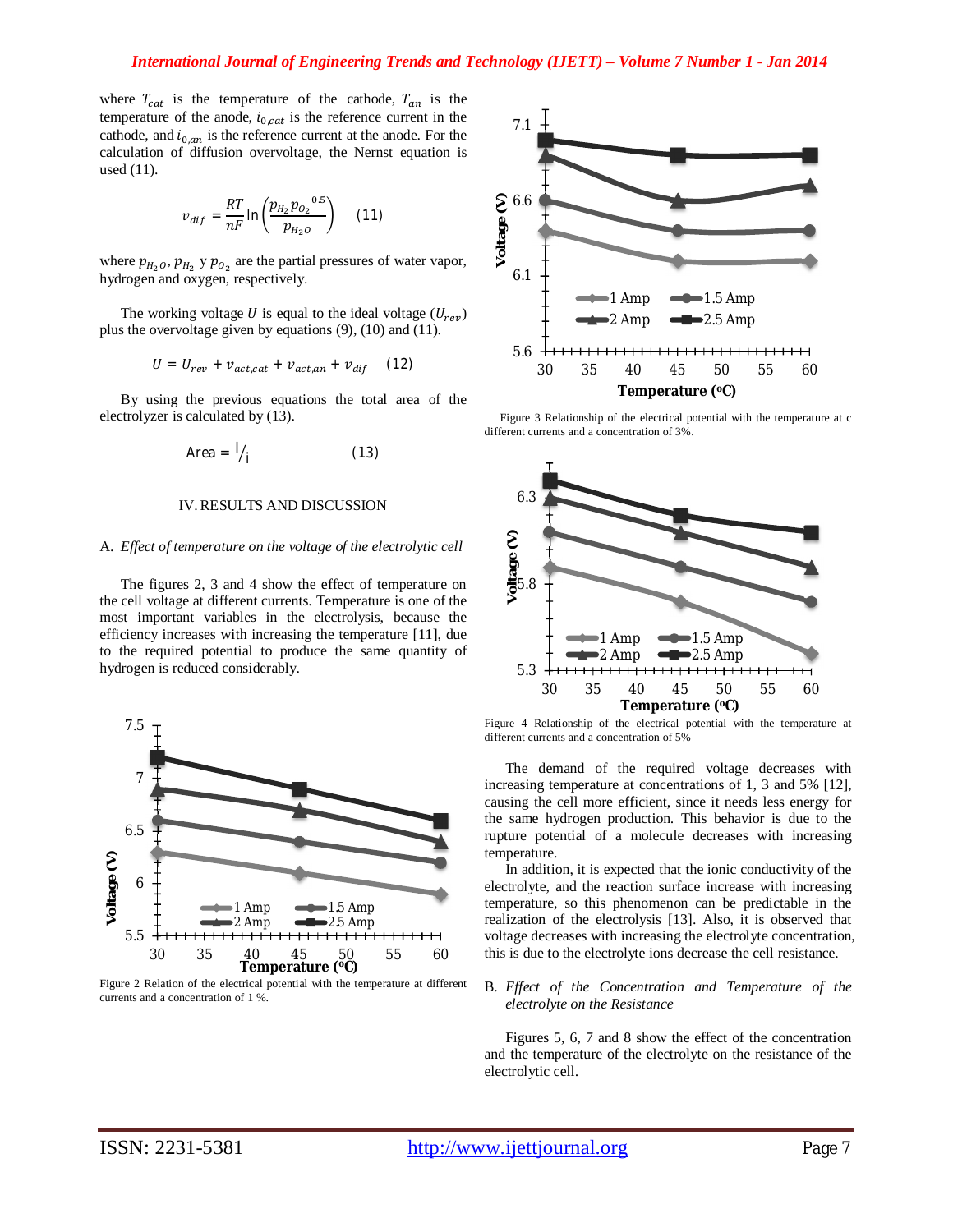

Figure 5 Variation of the electrical resistance with the concentration of NaOH at different temperatures and 1 amp.



Figure 6 Variation of the electrical resistance with the concentration of NaOH at different temperatures and 1,5 amp.



Figure 7 Variation of the electrical resistance with the concentration of NaOH at different temperatures and 2 amp.



Figure 8 Variation of the electrical resistance with the concentration of NaOH at different temperatures and 2,5 amp.

The results show that the resistance decreases with increasing concentration and temperature of electrolyte at different currents studied. This is explained, through the mass transfer phenomena that occur in the electrolyzer, since an increase in temperature favors the molecular collisions between ions of the electrolyte. High number of molecular collisions facilitates the passage of an electric current through the electrolyte; therefore, the resistance decreases by increasing the efficiency of the electrolytic cell. Furthermore, the electrical conductivity of the stainless steel electrodes increases with increasing temperature, by favoring the passage of current and thus reducing the electrical resistance [14].

## C. *Effect of Cell Temperature on Hydrogen Generation*

Figure 9 shows the effect of temperature on hydrogen production at different currents and a concentration of NaOH 1%. The mass flow of hydrogen increases with increasing temperature of the electrolytic, due to the reaction potential decreases for division of the water molecule [15]. In addition, the surface reaction and ionic conductivity of the electrolyte increases with temperature [16]. The same behavior was similar at all electrolyte concentrations.